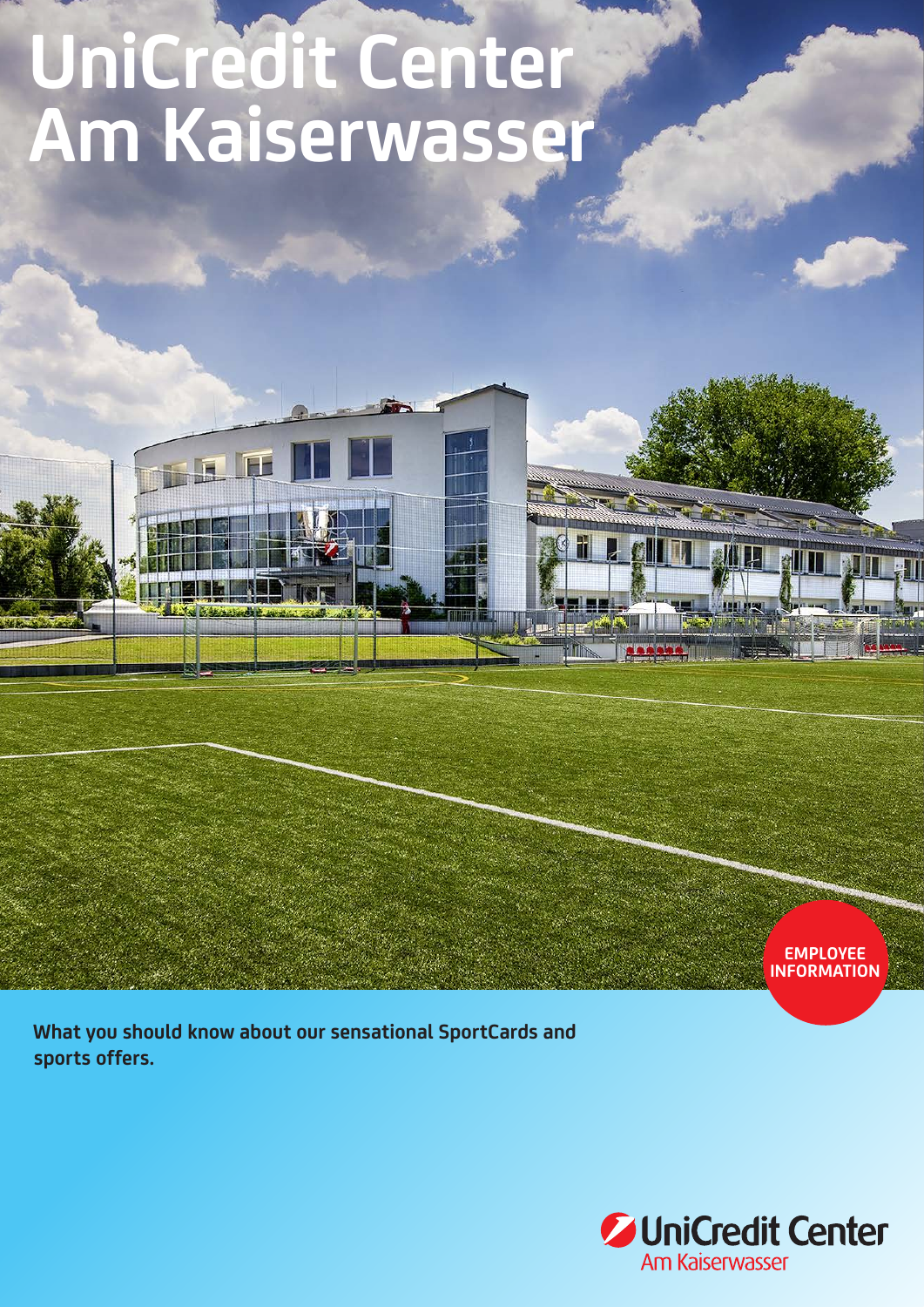# Welcome.

With over 20,000  $m^2$  directly in the Alte Donau (Old Danube) recreation area, the UniCredit Center Am Kaiserwasser is the perfect location for sports and leisure.

#### Here's what awaits you:

#### **OUTDOORS:**

- Two beach volleyball courts.
- Six **tennis courts.**
- **Astroturf football pitch** with floodlights.
- Lawn for sunbathing with direct access to the Alte Donau.
- Swimming lanes in the Kaiserwasser.
- Stand-up paddle boards.
- Pedal boats.

#### **INDOOR:**

- **Multi-purpose hall** for sports such as football, volleyball, basketball, badminton.
- **Fitness centre.**
- Fitness classes such as zumba, bodywork, yoga.
- **Wellness area** with sauna, sanarium, steam room and aromatic bath, salt cave and infrared cabin.
- Two bowling alleys.
- Learning and events area.
- Restaurant.

### Here's how to get in shape.

Train your muscles in our **fitness centre** with top-quality equipment for fitness and strength training. Or attend one of our many **fitness classes** such as zumba, pilates, body shaping, the tummy, leg and bum workout, yoga, reactive training, back fitness, interval training.

Fitness trainers are always available for additional services such as personal training, running workouts or EMS training.

#### **DO YOU PREFER BALL SPORTS?**

At our facilities, in addition to football, tennis and beach volleyball, you can also play handball, basketball, badminton, bowling and table tennis.

#### **WELLNESS.**

In our 450 m<sup>2</sup> wellness area, you can sweat and relax.





You can find more information at **kaiserwasser.unicreditcenter.at,** at the InfoPoint by calling: +43 (0)5 05 05-57520 or by e-mail: unicreditcenter@unicreditgroup.at or through our **Facebook group.**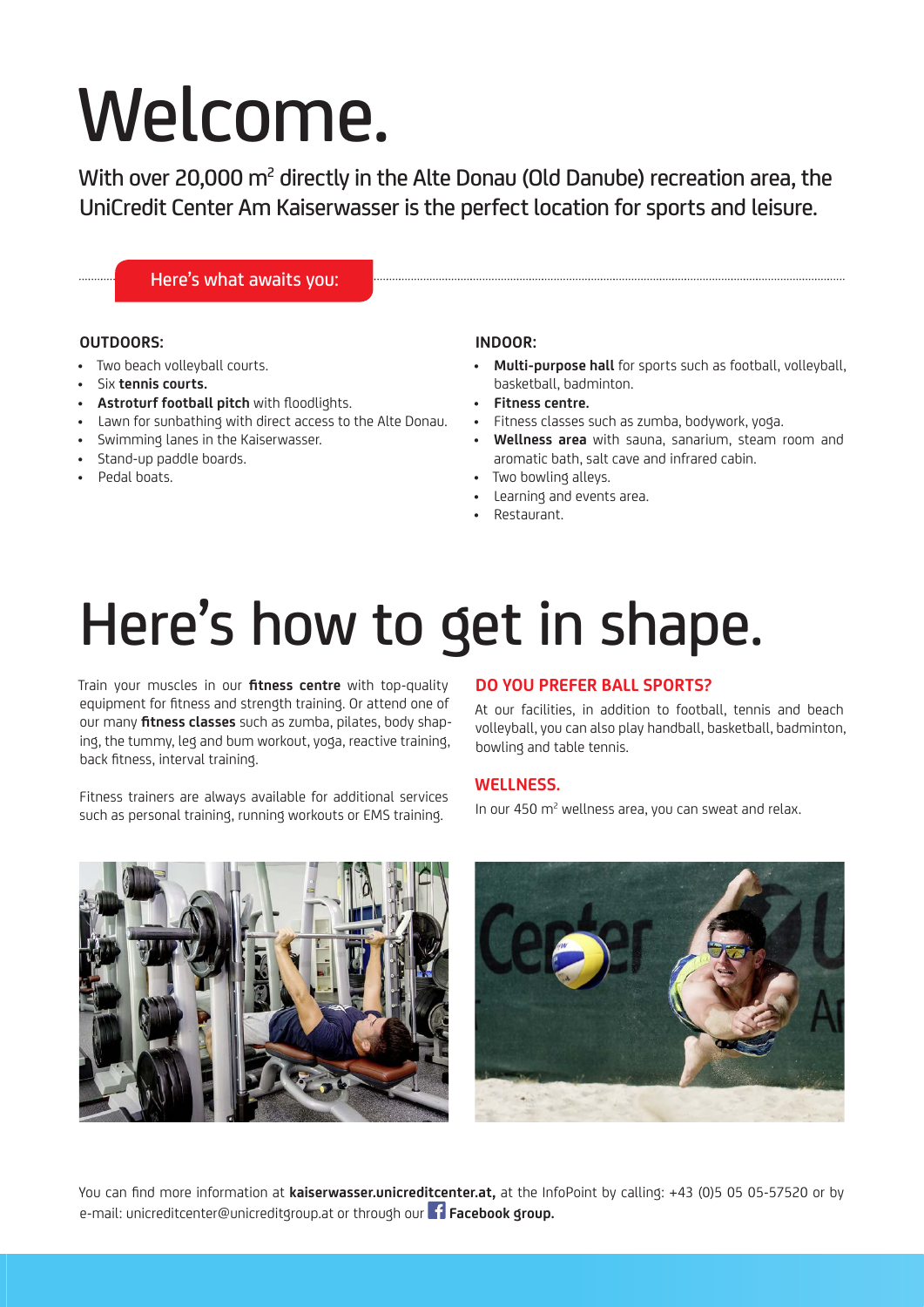### Choose your SportCard.

Whether you prefer to work out at the weekend, or you like to take time for wellness and fitness during the week, or you play tennis – we have the right card for all your needs. Simply choose between our four packages.



- 
- All advantages of the ClassicCard (Package 1).

All advantages of the ClassicCard (Package 1) and the SilverCard (Packages 2 and 3).

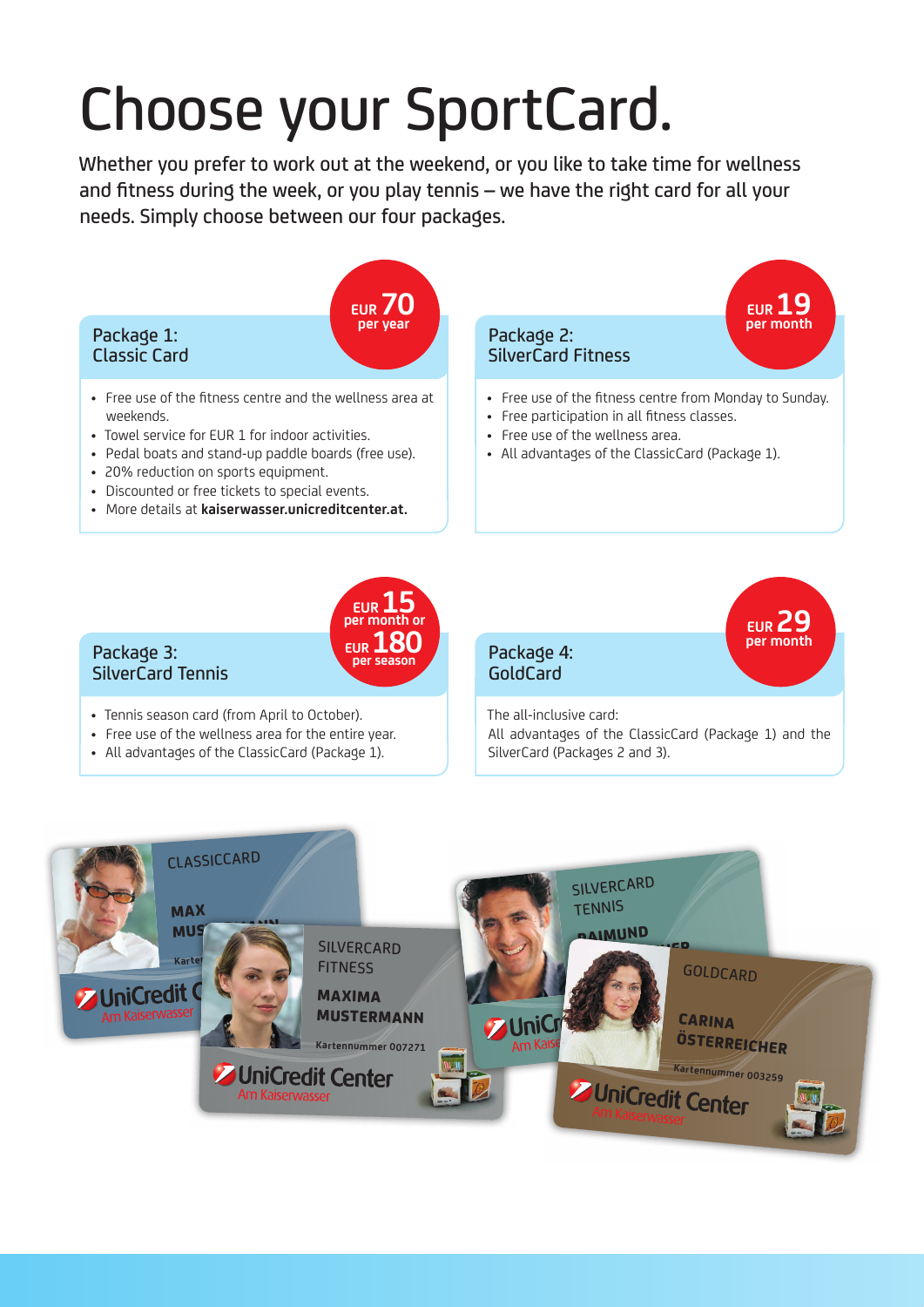#### **PRIVACY STATEMENT**

- $\Box$  I acknowledge that the personal data I provide (name, date of birth, address, phone number, mail address, account number) will be electronically processed by UniCredit Center am Kaiserwasser GmbH for the purposes of contract implementation.
- □ I expressly declare my consent that UniCredit Center am Kaiserwasser GmbH will use my data (name, date of birth, address, phone number, email address, account number) for information and marketing initiatives in connection with products and services as well as events, and may send me information by phone, post, email, text message or fax, including by mass mailing. I can revoke this consent in writing with future effect at any time by sending an email to unicreditcenter@unicreditgroup.

#### **ANY TIME YOU HAVE A RIGHT TO**

- Information, correction, deletion or restriction of the processing of your stored data
- a right of objection to the processing,
- as well as a right to data transferability in accordance with the requirements of data protection law, which you can address to UniCredit Center at Kaiserwasser GmbH.

| Date | Signature |
|------|-----------|
|      |           |
|      |           |
|      |           |
|      |           |